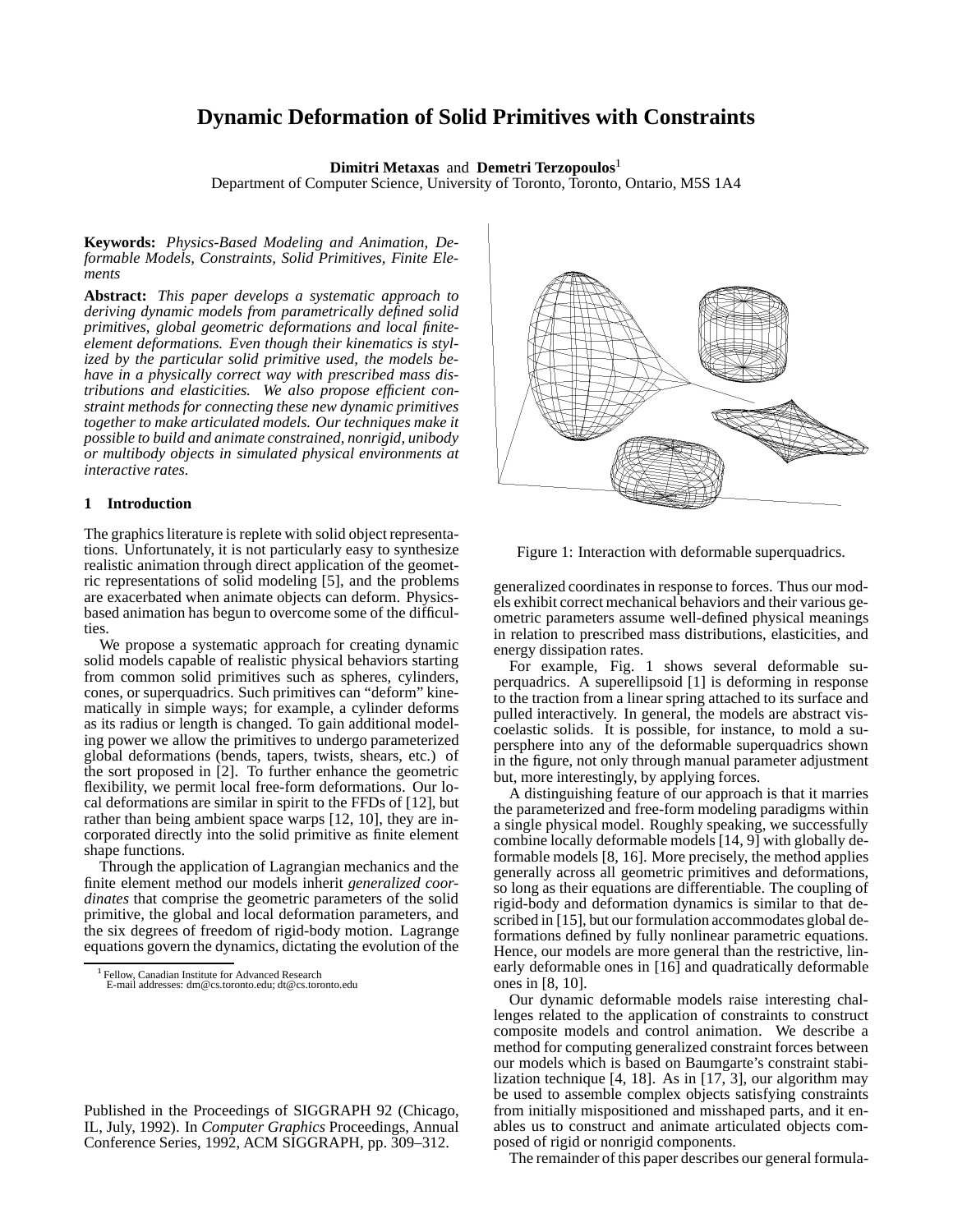tion and presents some results. Space limitations preclude a complete elaboration of the mathematics. We refer the reader to [13, 7] for further details.

## **2 Geometry**

Consider a solid model whose intrinsic (material) coordinates are  $u = (u, v, w)$ . Referring to Fig. 2,  $\mathbf{x}(u, t)$  =  $(x_1(u, t), x_2(u, t), x_3(u, t))$ , where denotes transposition, gives the positions of points on the model relative to the fixed reference frame  $\Phi$ . We can write

$$
\mathbf{x} = \mathbf{c} + \mathbf{R}\mathbf{p},\tag{1}
$$

where  $p(u, t)$  denotes the positions of points relative to the noninertial, model-centered frame  $\phi$  whose instantaneous position is  $c(t)$  and orientation relative to  $\Phi$  is given by the rotation matrix  $\mathbf{R}(t)$ . We further express

$$
\mathbf{p} = \mathbf{s} + \mathbf{d},\tag{2}
$$

the sum of a reference shape  $s(u, t)$  and a displacement function  $\mathbf{d}(u, t)$ . We define the reference shape as

$$
s = \mathbf{T}(\mathbf{e}(\mathbf{u}; a_1, a_2, \ldots); b_1, b_2, \ldots). \tag{3}
$$

Here, a geometric primitive e, defined parametrically in  $u$ and parameterized by the variables  $a_i$ , is subjected to the *global deformation*  $\mathbf T$  which depends on the parameters  $b_i$ . Although generally nonlinear,  $e$  and  $T$  are assumed to be differentiable (so that we may compute the Jacobian of <sup>s</sup>) and <sup>T</sup> may be a composite sequence of primitive deformation functions. We define the vector of global deformation parameters

$$
\mathbf{q}_s = (a_1, a_2, \dots, b_1, b_2, \dots)^\top. \tag{4}
$$

Next, we express the displacement as a linear combination of basis functions  $\mathbf{b}_i(\mathbf{u})$ . The basis functions can be local or global; however, finite element shape functions [6] are the natural choice for representing *local deformations*

$$
\mathbf{d} = \mathbf{Sq}_{d}.\tag{5}
$$

Here <sup>S</sup> is a shape matrix whose entries are the shape functions and

$$
\mathbf{q}_d = (\dots, \mathbf{d}_i^\top, \dots)^\top \tag{6}
$$

is the vector of local deformation parameters. Typically, finite elements have nodes at their vertices, and the parameter  $q_i$  denotes a displacement vector associated with node i of the model.

In [13, 7] we provide the formulas for a superquadric ellipsoid <sup>e</sup> with tapering, bending, shearing, and twisting deformations (see also [2]).

#### **3 Kinematics and Dynamics**

To convert the above geometric representation into a physical model that responds dynamically to forces, we first consider the kinematics implied by the geometry and then introduce mass, damping, and elasticity into the model to derive its mechanics.

The velocity of points on the model is given by,

$$
\dot{\mathbf{x}} = \dot{\mathbf{c}} + \mathbf{R}\mathbf{p} + \mathbf{R}\dot{\mathbf{p}} = \dot{\mathbf{c}} + \mathbf{B}\boldsymbol{\theta} + \mathbf{R}\dot{\mathbf{s}} + \mathbf{R}\mathbf{S}\dot{\mathbf{q}}_d, \quad (7)
$$

where  $\boldsymbol{\theta} = (\ldots, \theta_i, \ldots)^\top$  is a vector of rotational coordinates and  $\mathbf{B} = [\cdot \cdot \cdot \partial(\mathbf{Rp})/\partial \theta_i \cdot \cdot \cdot]$ . Now,  $\dot{\mathbf{s}} = [\partial \mathbf{s}/\partial \mathbf{q}_s] \dot{\mathbf{q}}_s =$  $J\dot{q}_s$ , where J is the Jacobian of the reference shape with



Figure 2: Geometry of deformable model.

respect to the global deformation parameter vector. We can therefore write the model kinematics compactly as

$$
\mathbf{x} = \mathbf{c} + \mathbf{R}(\mathbf{s} + \mathbf{d}) = \mathbf{h}(\mathbf{q}),\tag{8}
$$

$$
\dot{\mathbf{x}} = [\mathbf{I} \ \mathbf{B} \ \mathbf{R} \mathbf{J} \ \mathbf{R} \mathbf{S}] \dot{\mathbf{q}} = \mathbf{L} \dot{\mathbf{q}},\tag{9}
$$

where

 $\mathbf{q} = (\mathbf{q}_c^-, \mathbf{q}_\theta^-, \mathbf{q}_s^-, \mathbf{q}_d^+)$  ,  $(10)$ (with  $\mathbf{q}_c = \mathbf{c}$  and  $\mathbf{q}_\theta = \mathbf{\theta}$ ) serves as the vector of generalized

coordinates for the dynamic model. To specify the dynamics, we introduce a mass distribution  $\mu(u)$  over the model and assume that the material is subject to frictional damping. We also assume that the material may deform elastically or viscoelastically [14]. From Lagrangian mechanics we obtain second-order equations of motion which take the form

$$
M\ddot{q} + D\dot{q} + Kq = g_q + f_p. \tag{11}
$$

The mass matrix  $\mathbf{M} = \int \mu \mathbf{L}^{\dagger} \mathbf{L} \, d\mathbf{u}$ . The stiffness matrix  $K$  may be obtained from a deformation strain energy  $({\bf q} \cdot {\bf K} {\bf q})/2$ . The Raleigh damping matrix  ${\bf D} = \alpha {\bf M} + \beta {\bf K}$ . The generalized inertial forces  $\mathbf{g}_{\mathbf{q}} = -\int \mu \mathbf{L}^{\top} \mathbf{L} \dot{\mathbf{q}} d\mathbf{u}$  include generalized centrifugal, Coriolis, and transverse forces due to the dynamic coupling between  $\mathbf{q}_{\theta}$ ,  $\mathbf{q}_s$ , and  $\mathbf{q}_d$ . Finally,  $f_{\rm p} = \int L^{\dagger} f \, du$  are generalized external forces associated with the components of q, where  $f(u, t)$  is the force distribution applied to the model. See [13, 7] for explicit formulas for the above matrices and vectors.

#### **4 Constrained Nonrigid Motion**

We can extend  $(11)$  to account for the motions of composite models with interconnected deformable parts. Shabana [11] describes the well-known Lagrange multiplier method for multibody objects. We form a composite generalized coordinate vector q and force vectors  $g_q$  and  $f_p$  for an *n*-part model by concatenating the  $q_i$ ,  $q_i$ , and  $f_{p_i}$  associated with each part  $i = 1, \ldots, n$ . Similarly, the composite matrices  $M$ ,  $D$ , and  $K$  for the *n*-part model are block diagonal matrices with submatrices  $M_i$ ,  $D_i$ , and  $K_i$ , respectively, for each part *i*. The method solves the composite equations of motion  $M\ddot{q} + D\dot{q} + Kq = g_q + f_p - C_q^{\dagger} \lambda$ . The generalized constraint forces  $\mathbf{f}_{g_c} = -\mathbf{C}^{\top}_{\mathbf{a}} \boldsymbol{\lambda}$  acting on the parts stem from the holonomic constraint equations

$$
\mathbf{C}(\mathbf{q},t) = \mathbf{0};\tag{12}
$$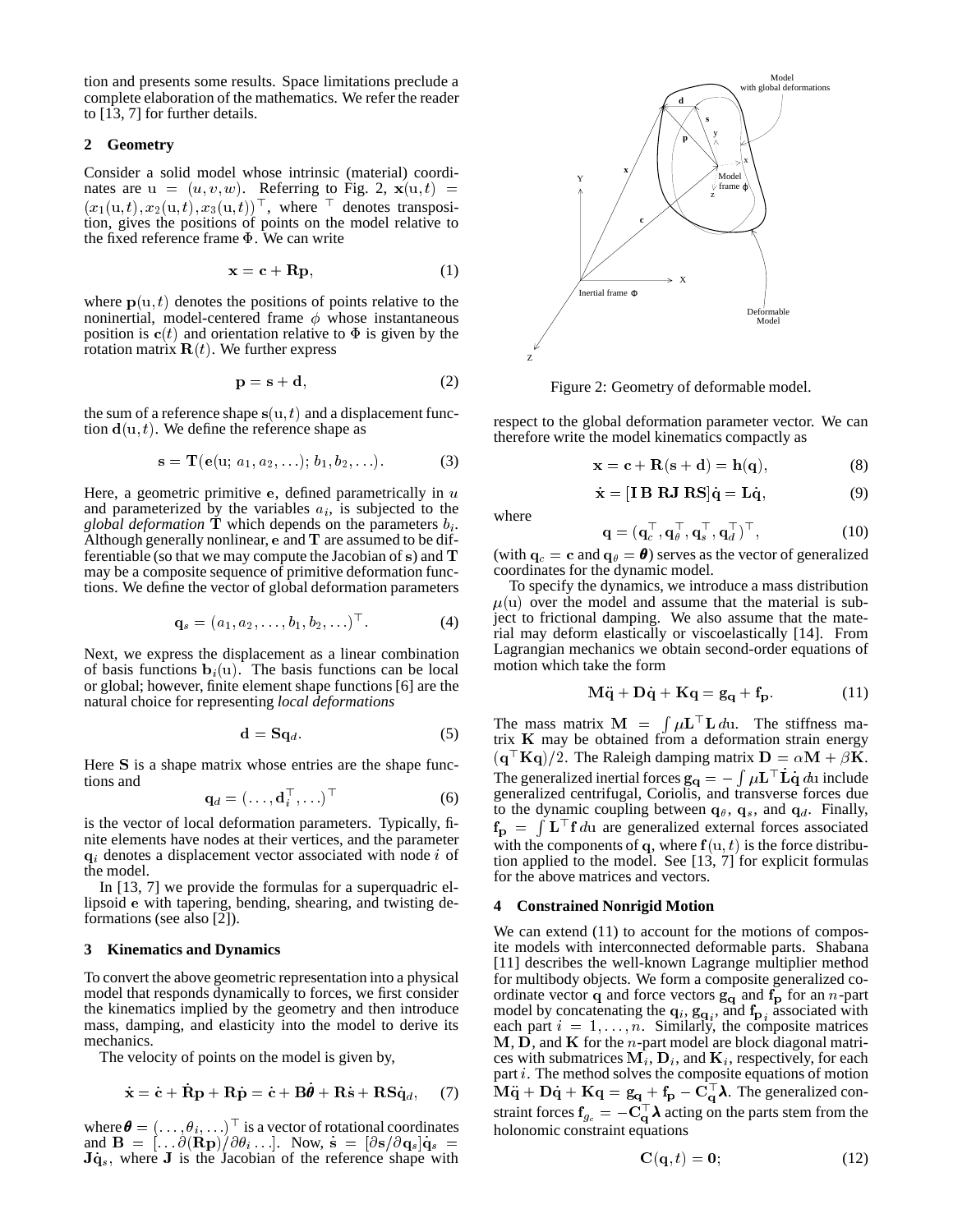i.e.,  $C = [C_1^+, C_2^+, \ldots, C_k^+]^\top$  expresses k constraints among the *n* parts of the model. The term  $C_{\alpha}^{\dagger}$  is the transpose of the constraint Jacobian matrix and  $\lambda$  =  $\frac{\text{Sileus}}{\text{hence}}$  $(\lambda_1^1, \ldots, \lambda_n^1)^{\dagger}$  is a vector of Lagrange multipliers that must be determined.

To obtain an equal number of equations and unknowns, we differentiate (12) twice with respect to time, yielding

$$
\gamma = \mathbf{C}_q \ddot{\mathbf{q}} = -\mathbf{C}_{tt} - (\mathbf{C}_q \dot{\mathbf{q}})_q \dot{\mathbf{q}} - 2\mathbf{C}_{q_t} \dot{\mathbf{q}}.
$$
 (13)

We obtain the augmented equations of motion

$$
\begin{bmatrix} M & C_q^{\top} \\ C_q & 0 \end{bmatrix} \begin{bmatrix} \ddot{q} \\ \lambda \end{bmatrix} = \begin{bmatrix} -D\dot{q} - Kq + g_q + f_p \\ \gamma \end{bmatrix} \begin{bmatrix} 14 \end{bmatrix}
$$

In principle, these equations may be integrated from initial conditions  $q(0)$  and  $\dot{q}(0)$  satisfying  $C(q(0), 0) = 0$  and  $C({\bf q}(0), 0) = {\bf 0}$ . At each time step, we solve (14) for  $\ddot{\bf q}$  and  $\lambda$ with known q and  $\dot{q}$ , and then we integrate  $\ddot{q}$  and  $\dot{q}$  from t to  $t+\Delta t$  to obtain  $\dot{\mathbf{q}}$  and  $\mathbf{q}$  (e.g., using the simple Euler method  $\dot{\mathbf{q}}^{(t+\Delta t)} = \dot{\mathbf{q}}^{(t)} + \Delta t \, \ddot{\mathbf{q}}^{(t)}; \mathbf{q}^{(t+\Delta t)} = \mathbf{q}^{(t)} + \Delta t \, \dot{\mathbf{q}}^{(t+\Delta t)}).$ 

There are two practical problems in applying (14) to animation. First, the various parameters of the parts may not be set initially so that the constraints are satisfied (i.e.,  $C(q, 0) \neq 0$ ). Second, even if the constraints may be satisfied at a given time step of the animation (i.e.,  $C(q, t)$  = <sup>0</sup>), they may not be satisfied at the next time step (i.e.,  $C(q, t + \Delta t) \neq 0$ ) because of numerical errors, etc.

The constraint stabilization method of Baumgarte [4, 18] remedies these problems. The constraint equation  $C = 0$ is replaced in (14) by the damped second-order equation  $\ddot{\mathbf{C}} + 2\alpha \dot{\mathbf{C}} + \beta^2 \mathbf{C} = \mathbf{0}$ , where  $\alpha$  and  $\beta$  are stabilization factors. This replaces the lower entry of the vector on the rhs of (14) to  $\gamma - 2\alpha C - \beta^2 C$ . Fast stabilization means choosing  $\beta = \alpha$  to obtain the critically damped solution  $\mathbf{C}(\mathbf{q}, 0)e^{-\alpha t}$ which, for given  $\alpha$ , has the quickest asymptotic decay towards constraint satisfaction  $C = 0$ . Baumgarte constraint stabilization and its variations are also applied in [3, 9, 16].

The Lagrange multiplier method is very general, but it is potentially expensive for our deformable models since the matrix in (14) is large. We have devised a fast specialized method to solve for the unknown constraint forces  $f_{g_c}$  arising from point-to-point constraints. The method involves the solution of a linear system whose size is on the order of the number of constraints, which is usually small. In this sense, it is similar to the dynamic constraint technique of [3], but it is suitable for nonrigid parts. The details are in [7].

#### **5 Animation Examples**

The partitioning of complex nonrigid behavior into rigidbody motions, global deformations, and local deformations leads to numerically well-conditioned discrete equations and stable simulation algorithms based on explicit numerical integration methods. We represent the rotation component of the models using quaternions, which facilitates the integration of  $\mathbf{q}_{\theta}$ . We do not assemble and factorize a finite element stiffness matrix as is common practice in finite element analysis, but instead compute  $Kq_d$  efficiently in an element-by-element fashion. For greater efficiency, we can lump masses to obtain a diagonal <sup>M</sup>, and we may assume mass-proportional damping, i.e.  $\mathbf{D} = \nu \mathbf{M}$  where  $\nu$  is the damping coefficient [6].

The following animation examples involve deformable superquadric primitives that interact with one another and their simulated physical environments through point-to-point constraints, collisions, gravity, and friction against impenetrable surfaces. To attain animation rates of several frames per second (on an SGI 4D-35TG), we have implemented dynamic "shells" where the material domain is restricted to a membrane surface  $u = (u, v, 1)$  and the interior mass density  $\mu(u) = 0$  for  $0 \leq w < 1$ . We triangulate the surface of the model into linear elastic elements (see [13] for the details).

Fig. 3 shows several frames from an animation of multiple "balloon pendulums" suspended in gravity by inextensible strings. The simulation starts from the initial configuration shown in Fig. 3(a), and the balloons swing, collide, and deform until the kinetic energy is dissipated. The inelastic collisions are implemented using reaction constraints [9] between multiple deformable bodies.

Fig. 4 shows the construction and animation of a minimalist dragonfly from its deformable body parts (Fig. 4(a)) and 4 point-to-point constraints. The dragonfly self-assembles [17, 3] and it "works," inasmuch as internal forces open and flap the wings (Fig. 4(b)). An impenetrable plane appears out of nowhere and swats the dragonfly in the rear (Fig. 4(c)). The body parts deform in response to the blow, but they remain joined by the constraints (Fig. 4(d)).

Fig. 5 illustrates the self-assembly and animation of a snowman. Twelve point-to-point constraints assemble and hold the deformable superquadric body parts together (Fig. 5(a–b)). When gravity is turned on, the assembled snowman drops to the impenetrable floor and locomotes along a prespecified path through controlled bouncing (Fig. 5(b–d)).

Fig. 6 illustrates a simple "circus stunt," in which two deformable superquadric balls interact with a pivoting springboard mounted on immobile planes. The simulation starts from Fig. 6(a) with the yellow ball dropping downward. Fig. 6(b) shows the motion tracks.

The figures have demonstrated a rather sophisticated family of parameterized models—deformable superquadrics with global twisting, bending, tapering, and shearing deformations, and local membrane deformations. We emphasize in closing, however, that our approach is generally applicable to a wide variety of parameterized models, global deformations, and finite element basis functions.

#### **References**

- 
- [1] Barr, A., (1981) "Superquadrics and angle preserving transformations," *IEEE*<br>Computer Graphics and Applications,  $1(1)$ , 11-23.<br>[2] Barr, A., (1984) "Global and local deformations of solid primitives," Computer<br>Graph
- [3] Barzel, R., and Barr, A., (1988) "A modeling system based on dynamic con-straints," *Computer Graphics*, **22**(4), 179-188.
- [4] Baumgarte, J., (1972) "Stabilization of constraints and integrals of motion in dynamical systems," *Comp. Meth. in Appl. Mech. and Eng.*, **1**, 1–16.
- [5] Hoffmann, C.M., (1989) *Geometric and solid modeling*, Morgan-Kaufmann, Palo Alto.
- [6] Kardestuncer, H., (ed.), (1987) *Finite element handbook*, McGraw–Hill, New York.
- [7] Metaxas, D., and Terzopoulos, D., (1992) "Shape and nonrigid motion estima- tion from synthesis," *IEEE Transactions on Pattern Analysis and Machine Intelligence*, to appear.
- [8] Pentland, A., and Williams, J., (1989) "Good vibrations: Modal dynamics for graphics and animation," *Computer Graphics*, **23**(3), 215–222.
- [9] Platt, J., (1989) "Constraint methods for neural networks and computer graphics," PhD Thesis, Dept. of Computer Science, California Institute of Technology, Pasadena, CA (Caltech-CS-TR-89-07).
- [10] Sclaroff, S., and Pentland, A., (1991) "Generalized implicit functions for com-puter graphics," *Computer Graphics*, **25**(4), 247–250.
- [11] Shabana, A., (1989) *Dynamics of multibody systems*, Wiley, New York.
- [12] Sederberg, T.W., and Parry, S.R., (1989) "Free-form deformation of solid geometric primitives," *Computer Graphics*, **20**(4), 151-160.<br>[13] Terzopoulos, D., and Metaxas, D., (1991) "Dynamic 3D models with local and g
- 
- [14] Terzopoulos, D., and Fleischer, K., (1988) "Deformable models," *The Visual Computer,* **4**(6), 306–331.
- [15] Terzopoulos, D., and Witkin, A., (1988) "Physically-based models with rigid and deformable components," *IEEE Computer Graphics and Applications,* **8**(6),  $41-51.$
- [16] Witkin, A., and Welch, W., (1990) "Fast animation and control of nonrigid struc-tures," *Computer Graphics*, **24**(3), 243–252.
- [17] Witkin, A., Fleischer, K., and Barr, A., (1987) "Energy constraints on parameter-ized models," *Computer Graphics*, **21**(4), 225–232.
- [18] Wittenburg, J., (1977) *Dynamics of systems of rigid bodies*, Tubner, Stuttgart.